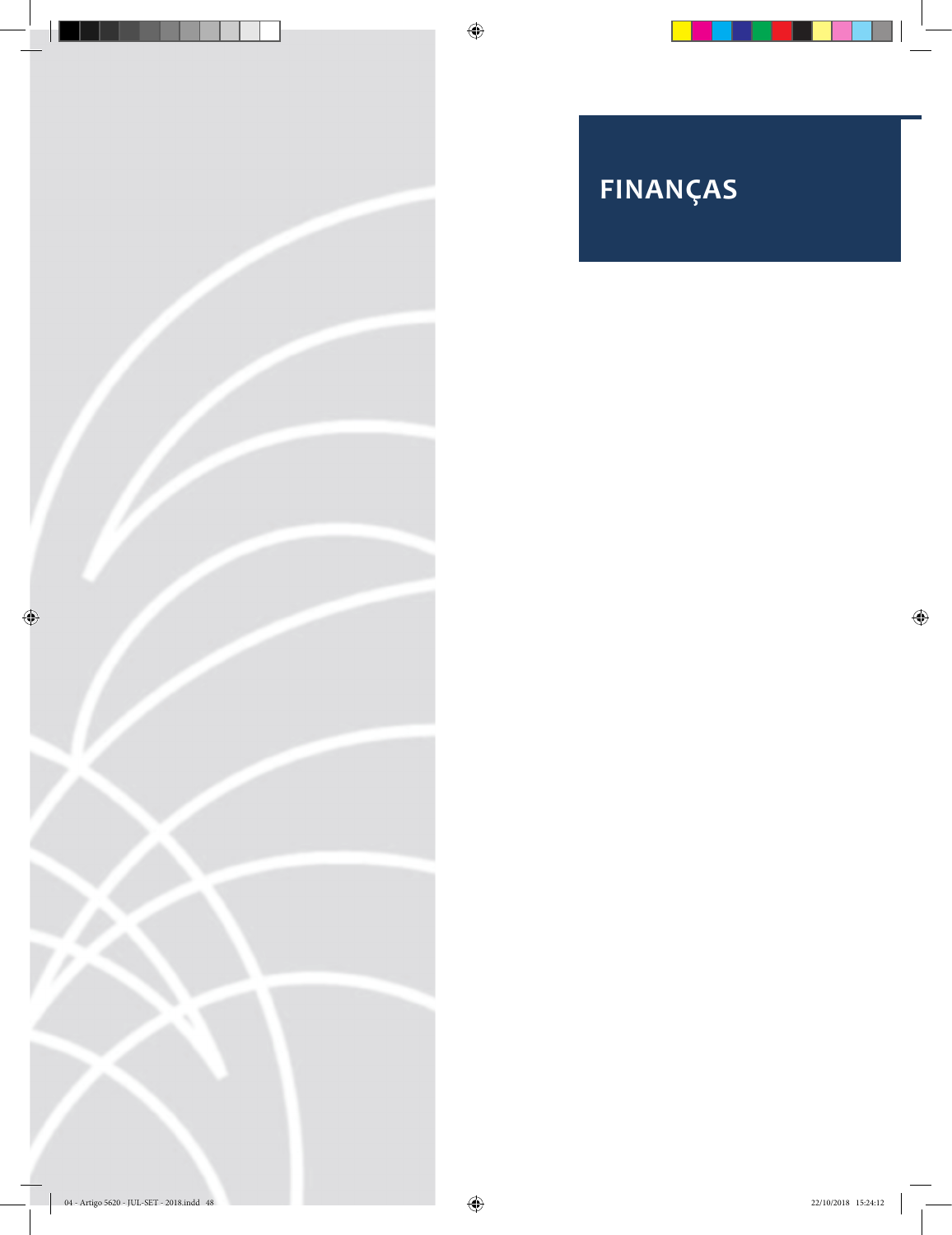FINANÇAS

# **ANÁLISE DA DINÂMICA DO MERCADO DE PREVIDÊNCIA COMPLEMENTAR ABERTA – 2003 A 2014**

⊕

ANALYSIS OF THE MARKET DYNAMIC OF PENSION FUNDS STRUCTURES IN BRAZIL - 2003 TO 2014

Alex Rodrigues da Silva Fundação Pedro Leopoldo

◈

José Antônio de Souza Neto Fundação Pedro Leopoldo

**Data de submissão:** 22 out. 2017. **Data de aprovação:**  15 mar. 2018. **Sistema de avaliação:** Double blind review. Universidade FUMEC / FACE. Prof. Dr. Henrique Cordeiro Martins. Prof. Dr. Cid Gonçalves Filho.

Wanderley Ramalho Fundação Pedro Leopoldo

#### RESUMO

No Brasil, o acesso às informações envolvendo a previdência social e a previdência complementar aberta e fechada tem aumentado vertiginosamente à medida que o setor se desenvolve. Este trabalho tem como objetivo analisar a dinâmica do mercado de previdência complementar aberta nas seguradoras independentes. Do ponto de vista metodológico, utilizou-se uma conjugação de uma análise quantitativa de dados secundários existentes e de uma abordagem qualitativa mediante aplicação de um questionário cujo objetivo foi o de levantar as percepções de corretores independentes que atuam no setor. Um procedimento metodológico final consistiu no exame da existência de uma possível consistência entre a dinâmica identificada pela abordagem quantitativa e as percepções apresentadas pelos corretores. A conclusão a que se chegou foi a de que, dentre as seis características que retratam a dinâmica da evolução da previdência complementar identificadas por meio da análise quantitativa, apenas uma foi ratificada mediante a análise qualitativa.

#### PALAVRAS-CHAVE

Previdência Social. Previdência Complementar Aberta. Dinâmica do Mercado. Corretores. Companhias Seguradoras.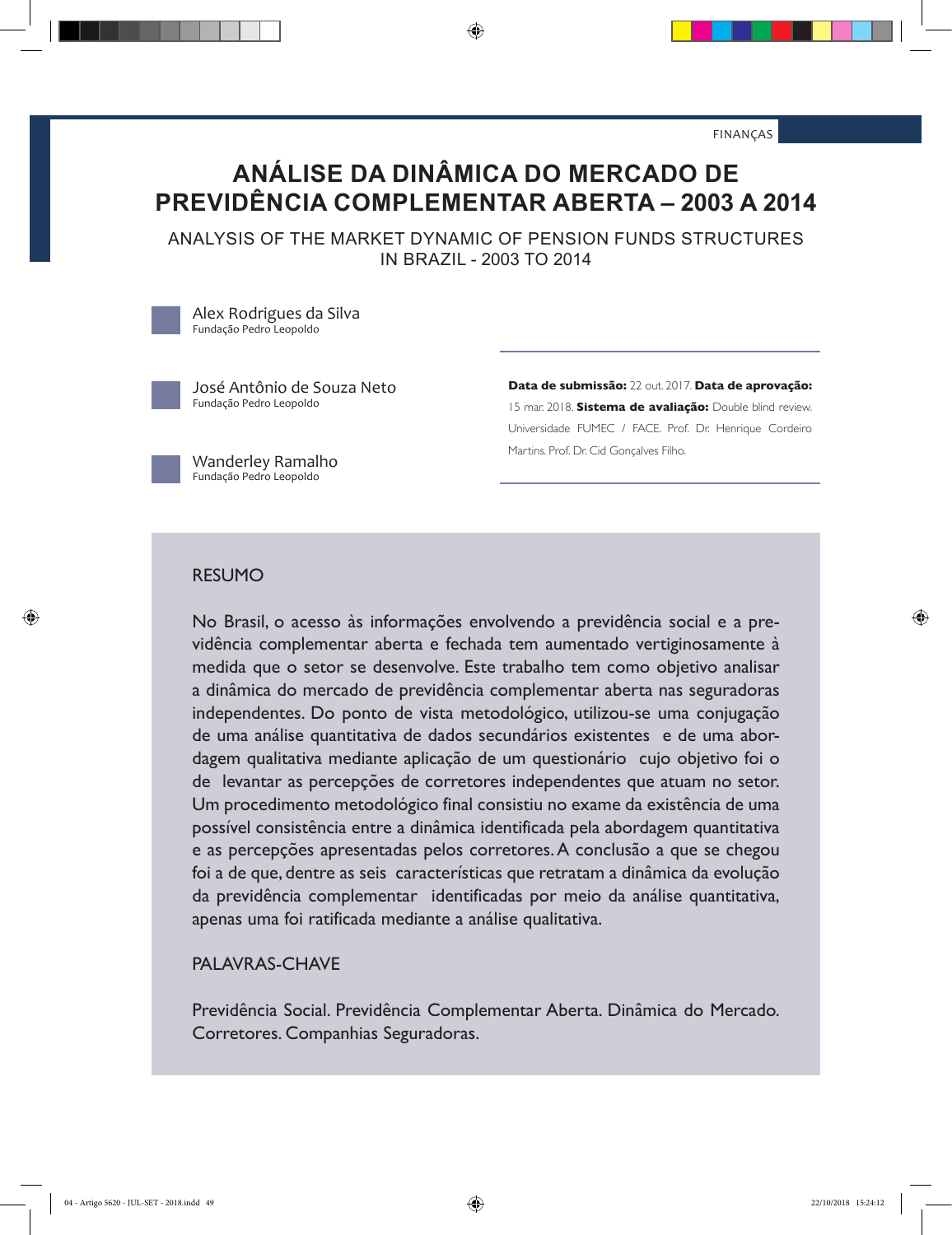ANÁLISE DA DINÂMICA DO MERCADO DE PREVIDÊNCIA COMPLEMENTAR ABERTA – 2003 A 2014

# *ABSTRACT*

*In Brazil, access to information on social security and open and closed supplementary pensions has dramatically increased as the sector has developed. The objective of this study is to analyse the market dynamic of open complementary pension fund in independent insurance companies. As far as methodology is concerned, a conjugation of a quantitative analysis of existing secondary data and a qualitative approach applying a questionnaire whose objective was to gather the perceptions of independent brokers acting in the sector, was employed. A final methodological procedure consisted in the examination of the existence of possible correspondence between the dynamic identified by the quantitative approach and the perceptions presented by the brokers. The conclusion that one arrived at was that, of the six characteristics that portray the evolutionary dynamic of complementary pension fund identified through the quantitative analysis, only one was ratified by the qualitative analysis.* 

⊕

#### *KEYWORDS*

*Social security. Open Complementary Pension fund. Market Dynamic. Brokers. Insurance Company.*

### **INTRODUCTION**

◈

Pension fund is a constant theme in the most modern economies. In Brazil, there has never been such access to information involving social security, and open and closed pension funds as there is today, a tendency that intensifies as the sector develops.

Social security in Brazil is supported on three pillars: the general system of social security provided by the state, the special pension fund regime exclusively for civil servants, and the complementary pension fund regime (ABRAPP, 2010).

The non-mandatory Complementary Pension Fund Regime, offered to all workers in the public and private sectors, is operated by the most diverse private entities and operates under a capitalization system. (BRASIL, 2014B).

Several authors have cited complementary pension fund as a good option to combat the various problems and uncertainties faced by the general social security regime

The insurance market in Brazil is characterised by the concentration of insurance companies who compete vigorously for volume and participation in a market with high growth potential, and an increase of the penetration of insurance products in the Brazilian economy.

Insurance brokers exercise a fundamental role in the distribution and sale of insurance, constituting the principal distribution channel of products for insurance companies not connected to a bank, known as independent insurers. They are the legal intermediary authorized to sell insurance contracts between the insurance companies and those insured, receiving commissions for this service (LIMA AND ANDREZZO, 2002, p. 70).

In the pension fund segment, they main-

<sup>50</sup> R. Adm. FACES Journal Belo Horizonte v. 17 n. 3 p. 48-63 jul./set. 2018. ISSN 1984-6975 (online). ISSN 1517-8900 (Impressa) http://dx.doi.org/10.21714/1984-6975FACES2018V17N3ART5620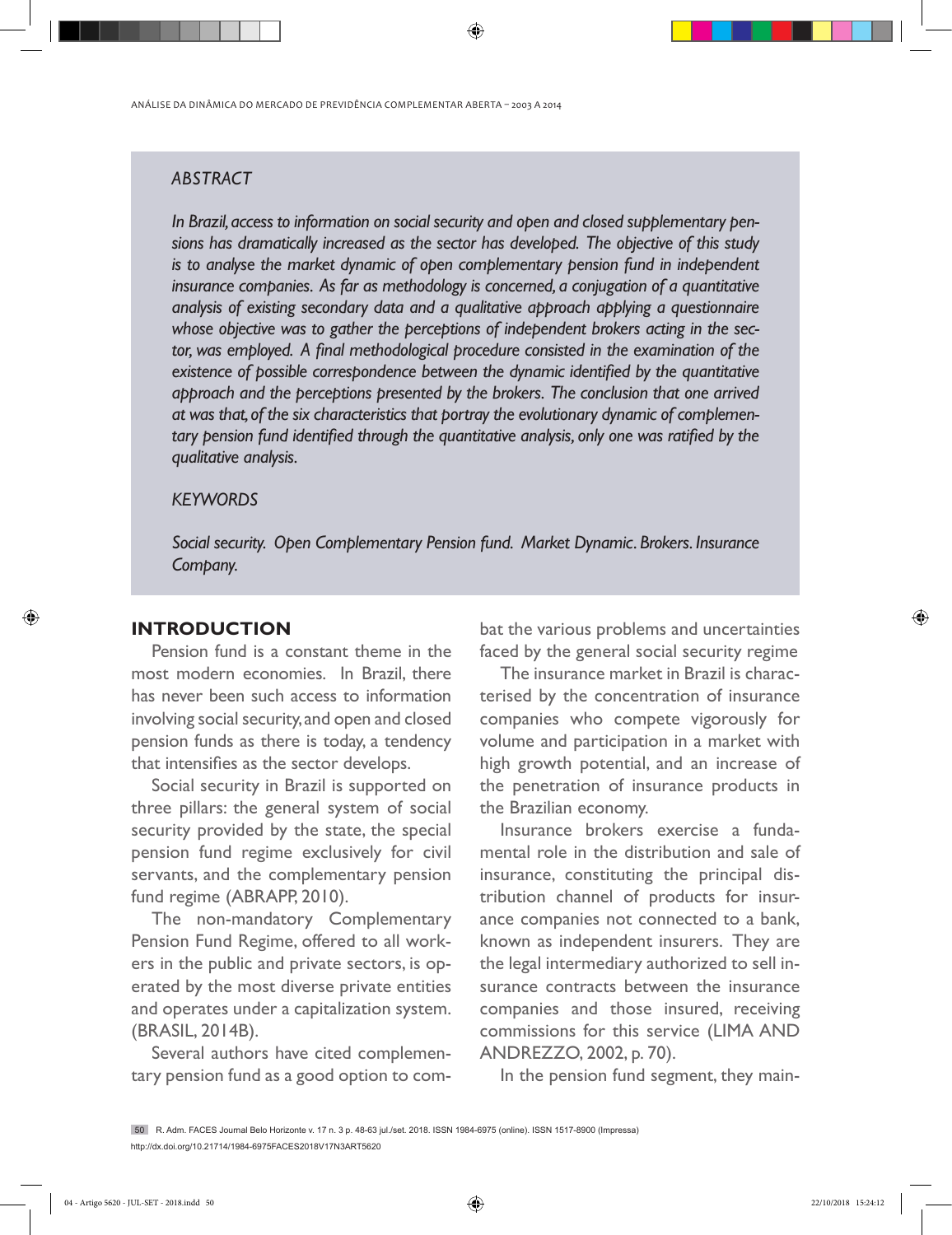tain relationships with their clients, providing consultancy on the market, and advising them on new contributions, transferability movements, redemptions, etc.

The complementary pension fund market in Brazil is recent and, because of this, it is in constant evolution and development. The products available today are much better suited to the needs of clients than they were some time ago.

At the present moment, the consumer keeps a strict eye on his pension fund or insurance plan. Whenever there is volatility in interest rates, many people cease paying their contributions, and others redeem their plans, out of concern with the volatility and falling returns.

For this reason it is important to gather information that makes it possible to measure the values of operations of redemption, volume of receipts, results and transferability that occur in the pension plan segment of insurers not connected to banks, for the analysis of the dynamic of this sector, because the data divulged always consider the market as a whole and lack analyses and data information on insurers not connected to banks who are increasingly prominent in 'debanking' and specialized consultancies processes. Together with these measurements, it is necessary to check the perception of the insurance brokers who operate with pension plans in this market of this dynamic, to check the consistency of the data.

The present study has the objective of replying to the question: what are the main characteristics of the market dynamic of open complementary pension plans in independent insurance companies?

The general objective is to analyse the market dynamic of open complementary

pension plans in independent insurance companies using the surveys carried out in the Statistics System of the Superintendency of Private Insurance (SUSEP).

Specific objectives are:

- a) To identify the market dynamic of open complementary pension plans of the independent insurance companies, from the point of view of insurance brokers in Belo Horizonte, estate of Minas Gerais in Brazil who operate in the complementary pension plan segment selling the products VGBL and PGBL.
- b) To check correspondence between the characteristics of the dynamic identified from the analysis of the consolidated data sent to SUSEP by the independent insurance companies and the perception of the Belo Horizonte brokers in relation to the characteristics of the market dynamic of open complementary pension plans in the independent insurers.

#### **LITERATURE REVIEW**

In this item it is presented the major conceptual aspects that serve as base upon which the methodological choice was made. Particularly, it is analysed the main characteristics of consumer behaviour and the evolution of the pension complementary funds in Brazil.

#### *Consumer behaviour*

Blackwell, Minard and Engel (2005) define consumer behaviour as the activities with which people occupy themselves when they obtain, consume and dispose of products and services. For Mowen and Minor (2005, p.3) it is defined as the "study of

⊕

R. Adm. FACES Journal Belo Horizonte v. 17 n. 3 p. 48-63 jul./set. 2018. ISSN 1984-6975 (online). ISSN 1517-8900 (Impressa) 51 http://dx.doi.org/10.21714/1984-6975FACES2018V17N3ART5620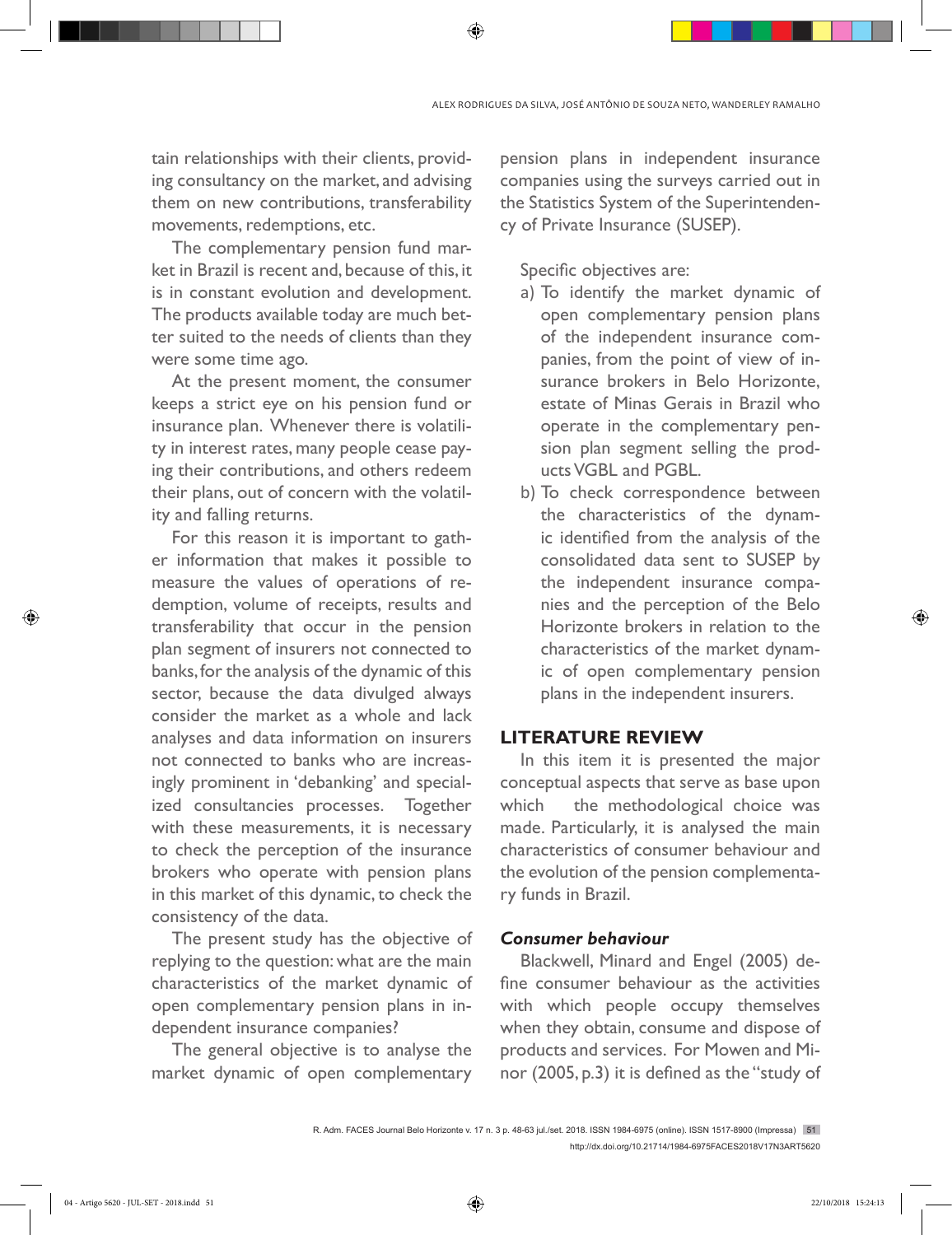the purchasing units and of the exchange processes involved in the acquisition of the consumption and in the disposition of merchandise, services, experiences and ideas".

Samara and Morsh (2007) state that the profile, characteristics, motivations and interests of the consumer suffer all manner of influences. Social, demographic, cultural, psychological and situational aspects, and important marketing stimuli (product, price, location and promotion), affect and impel the attitudes and actions of people in consumer decisions.

The more current explanations of motivation in understanding what drives behaviour are concentrated on cognitive, instead of biological factors. The theory of expectation suggests that consumer behaviour is largely driven by the expectation of obtaining desirable results, instead of having an internal origin. Hence the choice of one product and not of another occurs because we expect that this choice will bring more positive consequences for us. (SOLOMON, 2011).

 According to Mowen and Minor (2005), consumers take decisions to reach objectives, which include making the best choice between two options, reducing the effort expended in the decision-making, minimizing negative emotions and maximising the capacity to justify the decision.

#### *Brief history of pension fund in Brazil*

Riter (2007) states that private pension fund in Brazil started in the 16th century, in 1543, when Brás Cubas founded the *Santa Casa de Misericórdia1TN 1* in Santos, at the same time creating a pension plan for his employees.

In 1793, the Prince Regent D. João VI, approved the plan for naval officers that remained in force for more than a century,

and which ensured the dead officer's pay for his widow and daughters. This was a plan that was funded through the discount of one day's pay. (SAVARIS, 2006).

The Superintendency of Private Insurance (Brasil, 2015d) considers that it can be said that private pension fund was inaugurated on 10 January 1835, with the creation of the MONGERAL - *Montepio Geral de Economia dos Servidores do Estado* 2TN 2 proposed by the then Minister of Justice, the Baron of Sepetiba, which, for the first time, offered plans with characteristics of options and mutualism. Social security was only to be instituted by Law n° 4.682, the Elói Chaves Law, of 24/01/1923. (BRASIL, 2015D).

The year 1923 is considered a milestone in Brazilian Social security, with the production of Decree n° 4.682, of 24 January 1923, known as the "Eloy Chaves Law", instituting the *Caixas de aposentadorias e pensões (CAPs) -* pension banks for railway workers. According to Goes (2013, p. 01) "it ensured these workers pension cover for situations of infirmity, normal pensions (equivalent to the current pension funded by contributions), death and medical assistance".

In 1977 Law 6435 instituted Private Complementary Pension Funds and institutionalized open private pension funds. (BRASIL, 2008).

With the promulgation of the 1988 Federal Constitution, the system of social security was instituted, formed by pension fund, health and social assistance, whose general regulations were published on 24 July 1991, with the approval of Law n°. 8.212, which dealt with the organization of social security and instituted its funding plan, and with the promulgation of Law n° 8.213, which covers the Social security benefit plans.

1 TN 1 A Public Charity Hospital

2 TN 2 A pension fund for civil servants

◈

<sup>52</sup> R. Adm. FACES Journal Belo Horizonte v. 17 n. 3 p. 48-63 jul./set. 2018. ISSN 1984-6975 (online). ISSN 1517-8900 (Impressa) http://dx.doi.org/10.21714/1984-6975FACES2018V17N3ART5620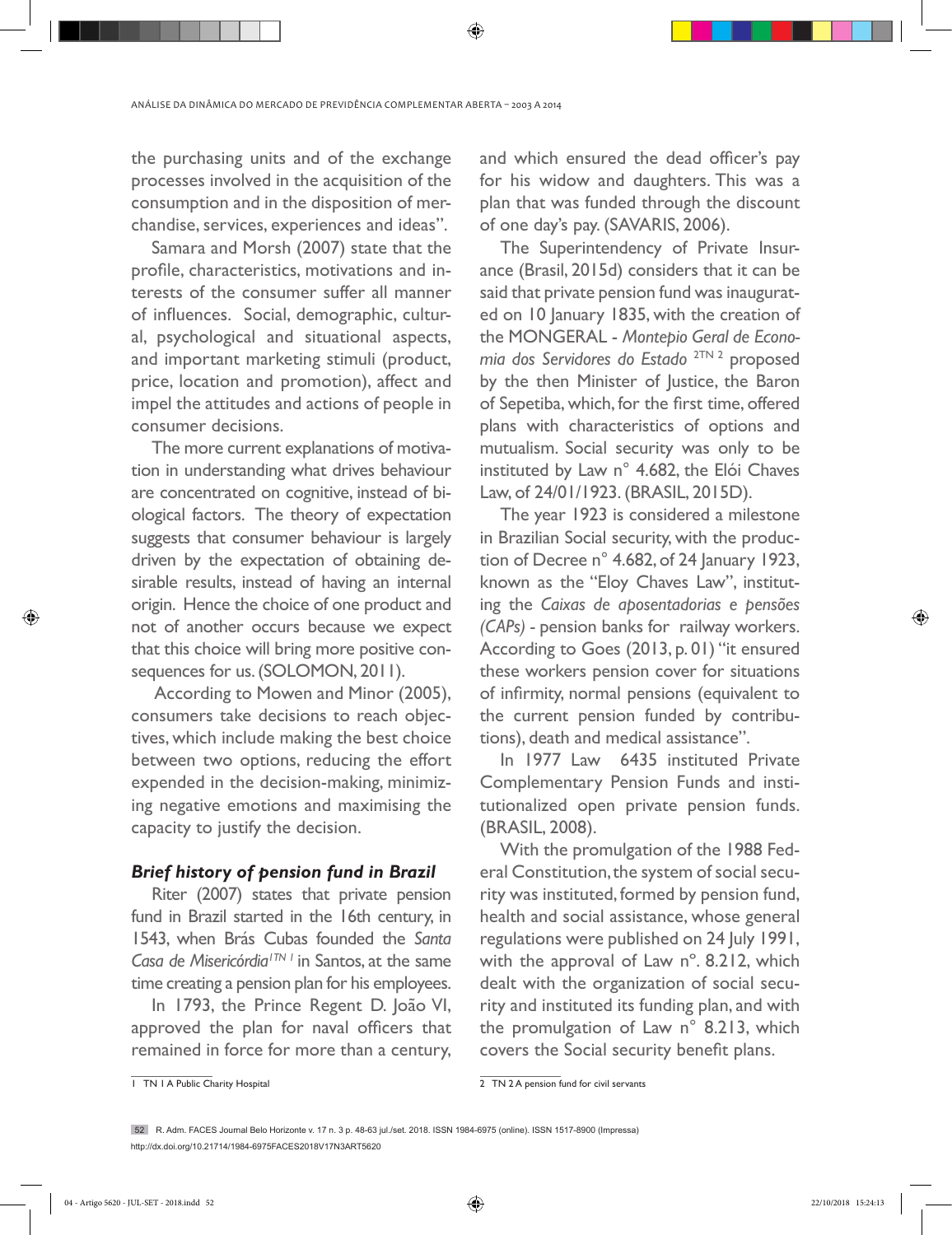#### *Social security*

Social security, as a policy for the protection of the citizen in Brazil, evolved mainly throughout the 20th century, the context that provided its motivation being the great social, political, economic and institutional upheavals through which the country was passing during this period (BRASIL, 2009).

Law n° 8.213, contains provisions regarding the social security benefit plans:

> Art. I Social security, by means of contributions, has the purpose of ensuring its beneficiaries indispensable means for maintaining themselves, in the event of incapacity, involuntary unemployment, advanced age, time of service, family expenses and the prison sentence or death of someone on whom they depended economically. (BRASIL, 1991, ART. 1º)

# *The crisis in the Brazilian Social security system*

According to the Ministry of Pension fund (Brasil, 2014b), the social security registered, in 2013, a financing need of R\$ 51.3 billion (in nominal terms, the deficit was R\$ 49.9 billion) in the General Social security Régime – an increase of 14.8% in relation to 2012, considering the revenues and benefit payments in the urban and rural areas. Accumulated revenue in the year was R\$ 313.7 billion – a growth of 4.8% in relation to 2012. Expenses closed off in 2013 at R\$ 365 billion. Among the main factors that contributed to the increase in expenses were the readjustments of the benefits, the natural growth of stock, but mainly the payment of judicial pending and administrative reviews, which, only the latter, accounted for R\$ 2.3 billion.

Santos (2005, p. 109) understands that

the crisis in the official pension fund system is connected to its costing. According to this author, the pension fund system merely provides assistance, benefiting all citizens without taking into account the contributions. And this causes financial imbalance for the pension fund system, which accounts for a good slice of the whole system of social security.

El-Moor *et. al*., (2008) argue that the increase in life expectancy and fall in the birth rate have produced the phenomenon of an ageing population. Projections for 2014 have resulted in a life expectancy of 75.2 years for the whole population, an increase of 3 months and 18 days in relation to the figure that had been estimated for the year 2013, 74.9 years. In 1960, life expectancy at birth was 52.5 years, an increase of 7 years in relation to the figure for 1940. (BRASIL, 2015E).

Although this advance is desirable and very positive from the social point of view, for the Social Security System, with its current model, its effects are very worrying, the reduction of the proportion of young people in relation to the elderly, in the composition of the population, implies a reduction of the relation between active and inactive workers. We are moving towards a relative reduction in the volume of contributions which will become increasingly inadequate for funding the benefits paid t o the inactive, and which will also have be paid for a much longer time. (BRASIL, 2009).

The employed part of the population went from 92.3 million to 92, I million from the third quarter of 2014 to the third quarter of 2015. In addition to that, a change in the composition of this part of the population can be detected, in the sense of an increase in the participation of workers occupied in the informal market. The rate

◈

R. Adm. FACES Journal Belo Horizonte v. 17 n. 3 p. 48-63 jul./set. 2018. ISSN 1984-6975 (online). ISSN 1517-8900 (Impressa) 53 http://dx.doi.org/10.21714/1984-6975FACES2018V17N3ART5620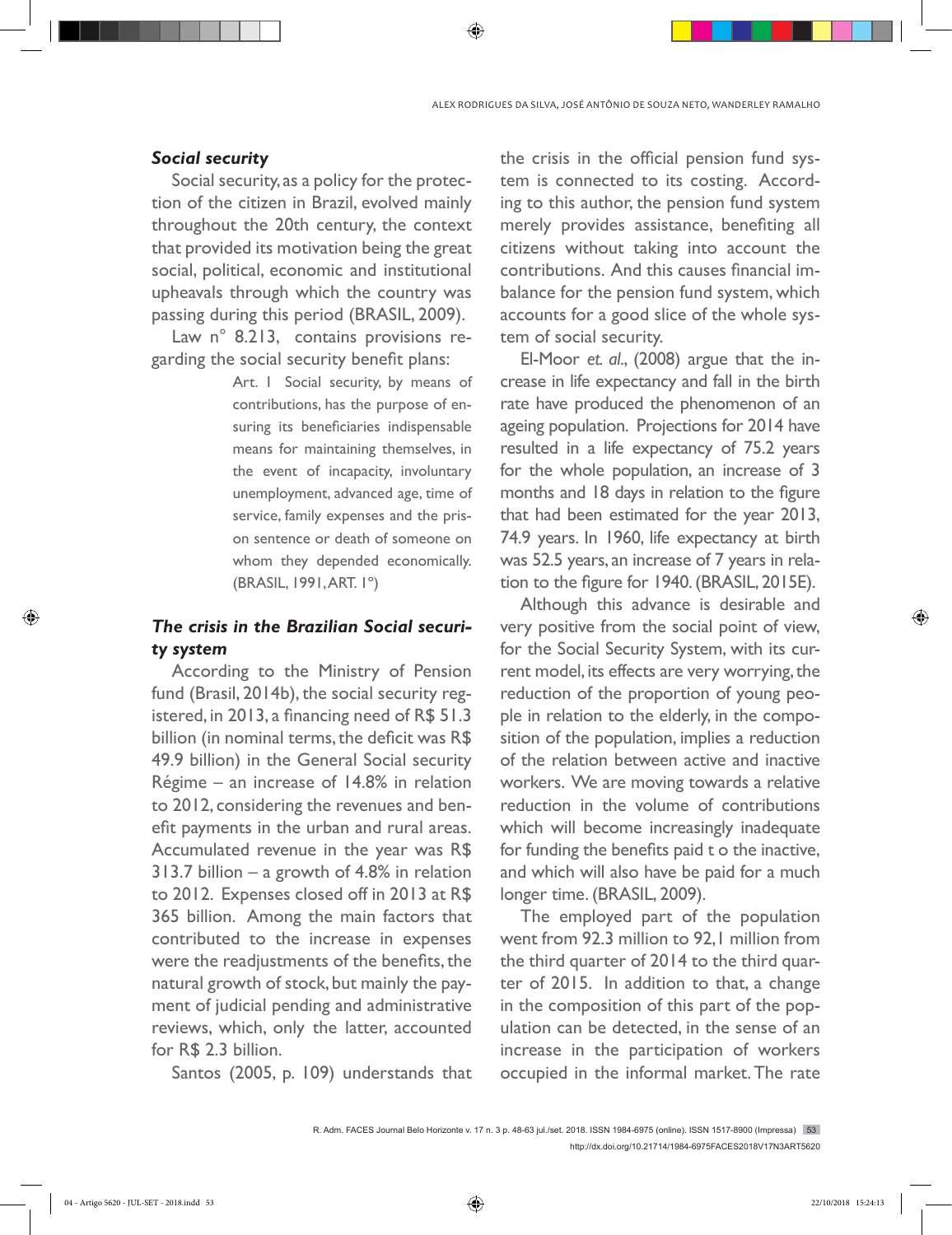of informal activity has grown in this same period, from 44.1% in the third quarter of 2014 to 45.1% in the third quarter of 2015. This upward trend, although less intense, becomes important because it was not registered in recent years, including 2014, when unemployment was already showing the first signs of growth (IPEA, 2015).

Reform of the pension fund system needs to be inserted in the current context and the national political agenda as it is an absolutely essential measure if Brazil is to continue advancing along the road to socio-economic and environmental development. Making it effective depends on the political will of the rulers to define the general principles and strategies to make reform feasible (MATIAS, 2010).

#### *Complementary pension funds*

According to Debiasi (2004), private pension funds arose from the need for people to complement the income from social security, which is frequently insufficient to cater for all their requirements after retirement, the benefit being almost always lower than the salary received when they were active.

The organizations providing complementary pension fund are divided into closed (EFPC) and open (EAPC) types. In the latter group are included the insurance companies authorized to offer benefit plans (LIMA *ET AL*., 2007).

# *Open complementary pension plan organizations*

The EAPCs are defined by the Brazilian Central Bank (BACEN, 2015a) as entities constituted only in the form of corporations, with the object of instituting and operating pension plans of a pension fund nature accessible to any individual persons.

The benefit plans instituted by open organisations may be individual, those accessible to any individual, or collective, when their objective is to guarantee pension fund benefits to several individuals directly or indirectly connected to a corporation (Lima *et al*., 2007). Debiasi (2004) states that there exists currently in the Brazilian market, a high number of EAPCs, be they banks, insurance companies or other types of institution. When making a survey of the market, it can be seen that there are many types of pension fund pension plan and they all differ from one another in some aspects, such as: benefits, initial period when the insured is not covered, administration charge, extra charges and redemption.

#### *1 Types of Plan / benefits*

Lima and Andrezzo (2007) state that up to the 90s traditional plans prevailed in the market, called plans with guarantee or Benefit Guarantee Funds (FGB), which were defined benefit plans. From 1997 on, new funds were created in addition to the Individual Programmed Pension Fund (FAPI). The most popular are: free benefit plan (PGBL), created in 1997, and the life generating free benefit (VGBL), created in 2001. In addition to the PGBL and VGBL, other plans were subsequently created, but they are still little known.

#### **METHODOLOGY**

In this section we describe the methodology used to reach the objectives proposed: the characterization of the study is presented, its classification and the methods for gathering and analysing data,

# *Characterization of the research and methods for gathering and analysing data.*

This work is an empirical piece of research,

54 R. Adm. FACES Journal Belo Horizonte v. 17 n. 3 p. 48-63 jul./set. 2018. ISSN 1984-6975 (online). ISSN 1517-8900 (Impressa) http://dx.doi.org/10.21714/1984-6975FACES2018V17N3ART5620

◈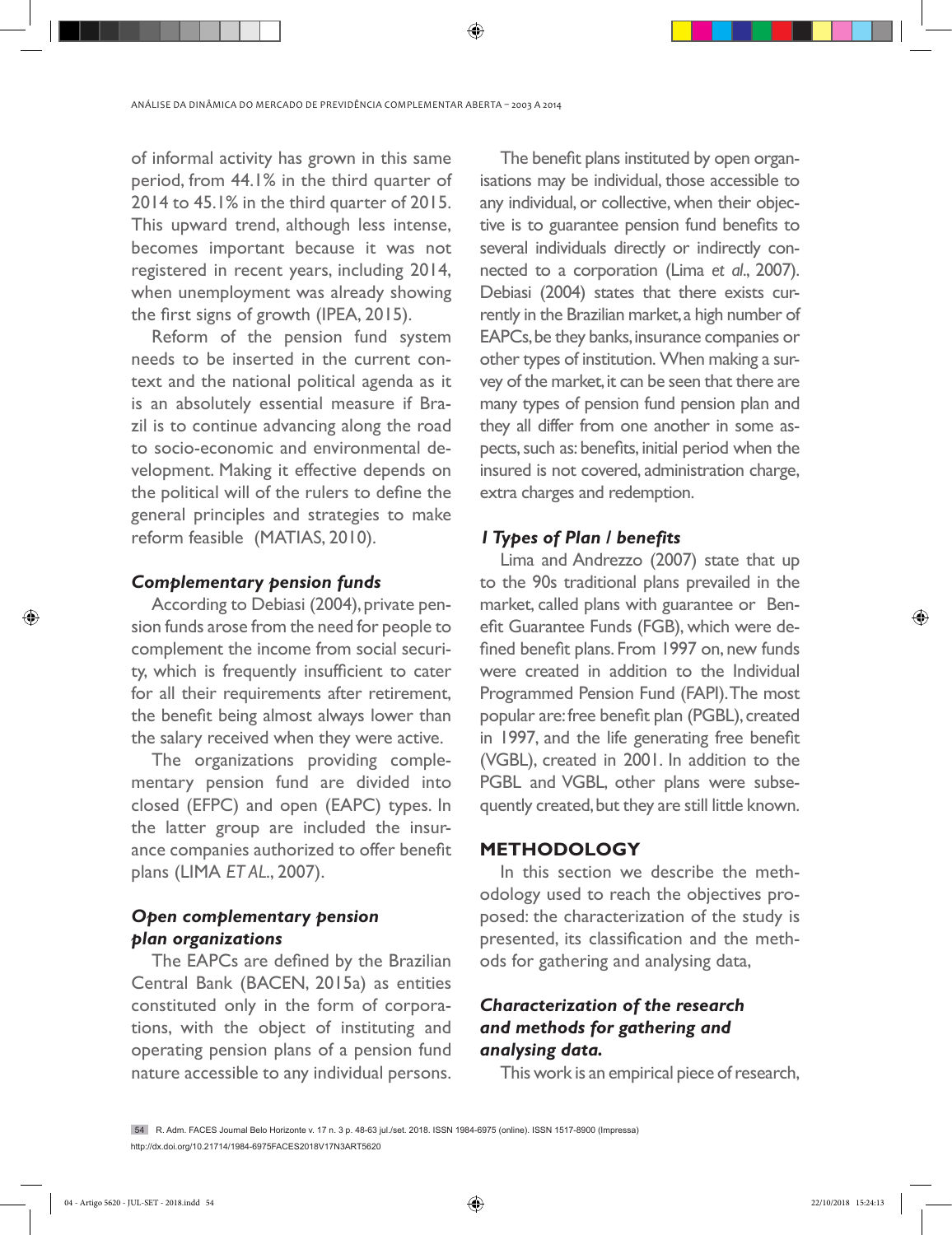and has the peculiarity of being a qualitative market study using quantitative instruments.

In relation to its purpose, this study is characterised as being descriptive exploratory research, because the data divulged in relation to complementary open pension plans always consider the market as a whole, and analyses and divulging of data on insurance companies not connected to banks, which are increasingly gaining more prominence in debanking processes and specialized consultancies, are lacking. As regards the means, it is a study with a quantitative and qualitative technical approach, divided into two stages.

In the first, we gathered information that made possible a better understanding of the characteristics of the market dynamic of open complementary pension plans in the independent insurance companies, based on the statistics obtained from the consolidated data sent to SUSEP by the supervised independent insurance companies, using the SUSEP (FIPSUSEP) Periodical Information Forms system. Alternatively, the remittance of files in conformity with Circular  $n^{\circ}$  360/2008, with the data being available for consultation in the SUSEP (SES) Statistics system, was also used.

Data from the supervised insurance companies operating in the open complementary pension plan segment with the products VGBL and PGBL, from 2003 to 2014 were consolidated and analysed, altogether 21 companies. For the analysis of the market dynamic in the segment, these 21 companies were considered, together with insurance companies connected to banks and independent insurers. For the analysis of the market dynamic of the independent insurers and the analysis of the perceptions of the brokers, 11 independent insurance companies were taken.

To allow comparison between homogeneous quantities, the nominal values were transformed into values as at December 2014 utilizing the Extended Consumer Price Index of the Brazilian Institute of Geography and Statistics – IBGE.

In the second stage insurance brokers from Belo Horizonte, operating in the open complementary pension plan segment with the PGBL and VGBL products with independent insurance companies were presented with a questionnaire, containing questions for qualitative analysis, to extract their perceptions of the open complementary pension plan market dynamic in the independent insurance companies.

This involved the analysis of 36 questionnaires applied and replied to in the presence of the researcher.

For this second stage, the initial sample consisted of 36 brokers operating with pension plans in BH, identified by the production presented at Seguradora S/A. recommended by the commercial managers of the Belo Horizonte regional office of this insurance company. Utilizing this criterion it can be seen that the sample was also one of choice and represents 1.46% of the number of brokers registered in 2008. This procedure was necessary, because it was found that not all the brokers operate in the pension plan segment.

# **PRESENTATION AND ANALYSIS OF RESULTS**

The average rates of growth in the period 2003-2014 were obtained by means of regression using a constant growth model applied to monetary values at constant prices.

From the consolidation and analysis of the data, shown in Table 1, it was found that the sum of the contributions of the open

⊕

R. Adm. FACES Journal Belo Horizonte v. 17 n. 3 p. 48-63 jul./set. 2018. ISSN 1984-6975 (online). ISSN 1517-8900 (Impressa) 55 http://dx.doi.org/10.21714/1984-6975FACES2018V17N3ART5620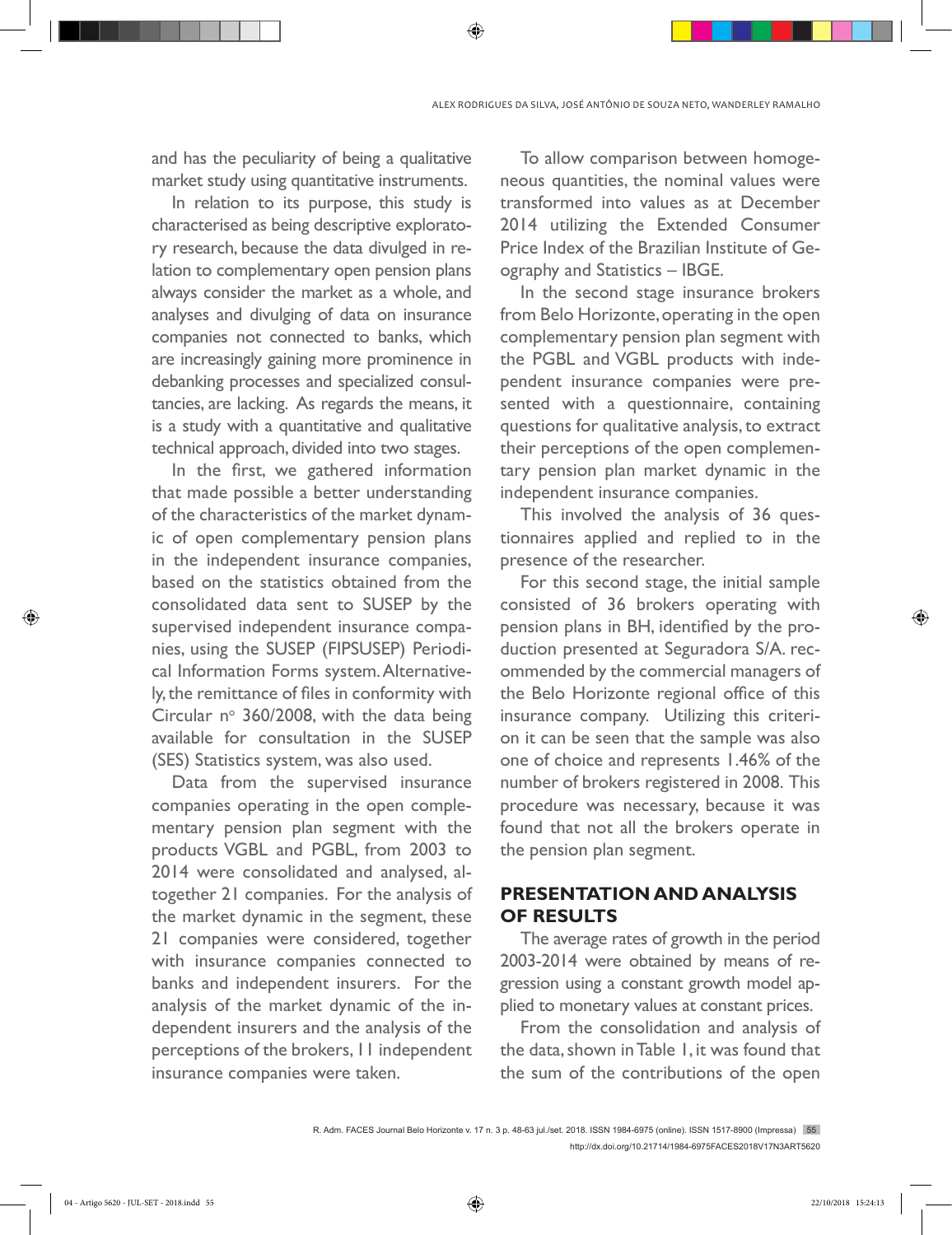complementary pension plan market from 2003 to 2014 linked to the VGBL mode reached R\$391,710,581,042.00 in nominal values, R\$ 479,864,537,328.07 in real values or in constant prices at December 2014. The contributions related to the PGBL mode amounting to R\$ 69,267,330,306.00 in the same period, R\$ 91,432,445,481.99 at constant values as at December 2014, 16% of the total of the contributions of the two modes in the period. The largest volume of contributions in this period was made in the VGBL mode: 84%.

From here on we dealt only with the real values or constant prices based on December 2014. The contributions to VGBL in the market grew from R\$ 12,825,300,655.61 in 2003 to R\$ 71,334,292,237.00 in 2014,

average annual percentage variation in relation to the previous year in the period 2003 to 2014 of 17.03%. For PGBL these values are R\$ 7,718,672,072.02 in 2003 and R\$ 8,376,223,501.00 in 2014, a much lower average annual percentage variation in relation to the previous year, average growth of 1.61%.

 Contributions to VGBL plus PGBL grew from R\$ 20,543,972,727.63 in 2003 to R\$ 79,710,515,738.00 in 2014, an average growth in the period from 2003 to 2014 of 13.75%. The greatest percentage variation for one year in relation to the previous year occurred in 2012 in relation to 2011, an increase of 25.6% in the contributions. The least variation was the reduction of 1.1% in the contributions of 2013 in relation to the volume of contributions for 2012.

|              | <b>VGBL Constribu-</b><br>tions- nominal values<br>R\$ | Base index<br>$N^{\circ}$ Dec.<br>$2003 =$<br>100 | <b>IPCA</b><br><b>Base</b><br>index<br>$n^{\circ}$ Dec.<br>$2014=$<br>100 | <b>VGBL Contributions</b><br>-real values or at<br>constant price<br>R\$ | <b>PGBL Contributions</b><br>- nominal<br>values<br>R\$ | <b>PGBL Contributions</b><br>- real values or at<br>constant price<br>R\$ |
|--------------|--------------------------------------------------------|---------------------------------------------------|---------------------------------------------------------------------------|--------------------------------------------------------------------------|---------------------------------------------------------|---------------------------------------------------------------------------|
|              |                                                        | 4059,86                                           |                                                                           |                                                                          |                                                         |                                                                           |
| 2003         | 7,043,070,342.00                                       | 2229.49                                           | 0.55                                                                      | 12,825,300,655.61                                                        | 4,238,742,764.00                                        | 7,718,672,072.02                                                          |
| 2004         | 10,588,047,167.00                                      | 2398.92                                           | 0.59                                                                      | 17,918,892,322.97                                                        | 4,397,818,260.00                                        | 7,442,735,247.96                                                          |
| 2005         | 11,733,720,201.00                                      | 2535.40                                           | 0.62                                                                      | 18,788,854,340.63                                                        | 4,476,975,224.00                                        | 7,168,846,191.10                                                          |
| 2006         | 15,251,247,909.00                                      | 2615.05                                           | 0.64                                                                      | 23,677,532,489.18                                                        | 4,431,393,998.00                                        | 6,879,730,497.21                                                          |
| 2007         | 20,173,643,631.00                                      | 2731.62                                           | 0.67                                                                      | 29,983,002,332.59                                                        | 4,521,653,484.00                                        | 6,720,290,565.14                                                          |
| 2008         | 23,526,258,725.00                                      | 2892.86                                           | 0.71                                                                      | 33,016,916,389.76                                                        | 5,059,209,779.00                                        | 7,100,130,463.75                                                          |
| 2009         | 30,181,423,965.00                                      | 3017.59                                           | 0.74                                                                      | 40,606,031,932.29                                                        | 5,201,848,375.00                                        | 6,998,557,174.34                                                          |
| 2010         | 36,696,660,338.00                                      | 3195.89                                           | 0.79                                                                      | 46,617,156,234.99                                                        | 6,094,741,471.00                                        | 7,742,380,716.62                                                          |
| 2011         | 43,422,815,917.00                                      | 3403.73                                           | 0.84                                                                      | 51,793,342,429.86                                                        | 7,014,238,245.00                                        | 8,366,358,460.09                                                          |
| 2012         | 59,498,715,704.00                                      | 3602.46                                           | 0.89                                                                      | 67,053,195,854.51                                                        | 7,533,200,573.00                                        | 8,489,681,961.30                                                          |
| 2013         | 62,260,684,906.00                                      | 3815.39                                           | 0.94                                                                      | 66,250,020,108.68                                                        | 7,921,284,632.00                                        | 8,428,838,631.46                                                          |
| 2014         | 71,334,292,237.00                                      | 4059.86                                           | 1.00                                                                      | 71,334,292,237.00                                                        | 8,376,223,501.00                                        | 8,376,223,501.00                                                          |
| <b>TOTAL</b> | 391,710,581,042.00                                     |                                                   |                                                                           | 479,864,537,328.07                                                       | 69,267,330,306.00                                       | 91,432,445,481.99                                                         |

**TABLE 1 – Open Complementary Pension fund Contributions (connected to banks and independent)**

⊕

\* Contributions in insurance companies (linked to banks and independent)

Source: research data – prepared by the author .

56 R. Adm. FACES Journal Belo Horizonte v. 17 n. 3 p. 48-63 jul./set. 2018. ISSN 1984-6975 (online). ISSN 1517-8900 (Impressa) http://dx.doi.org/10.21714/1984-6975FACES2018V17N3ART5620

◈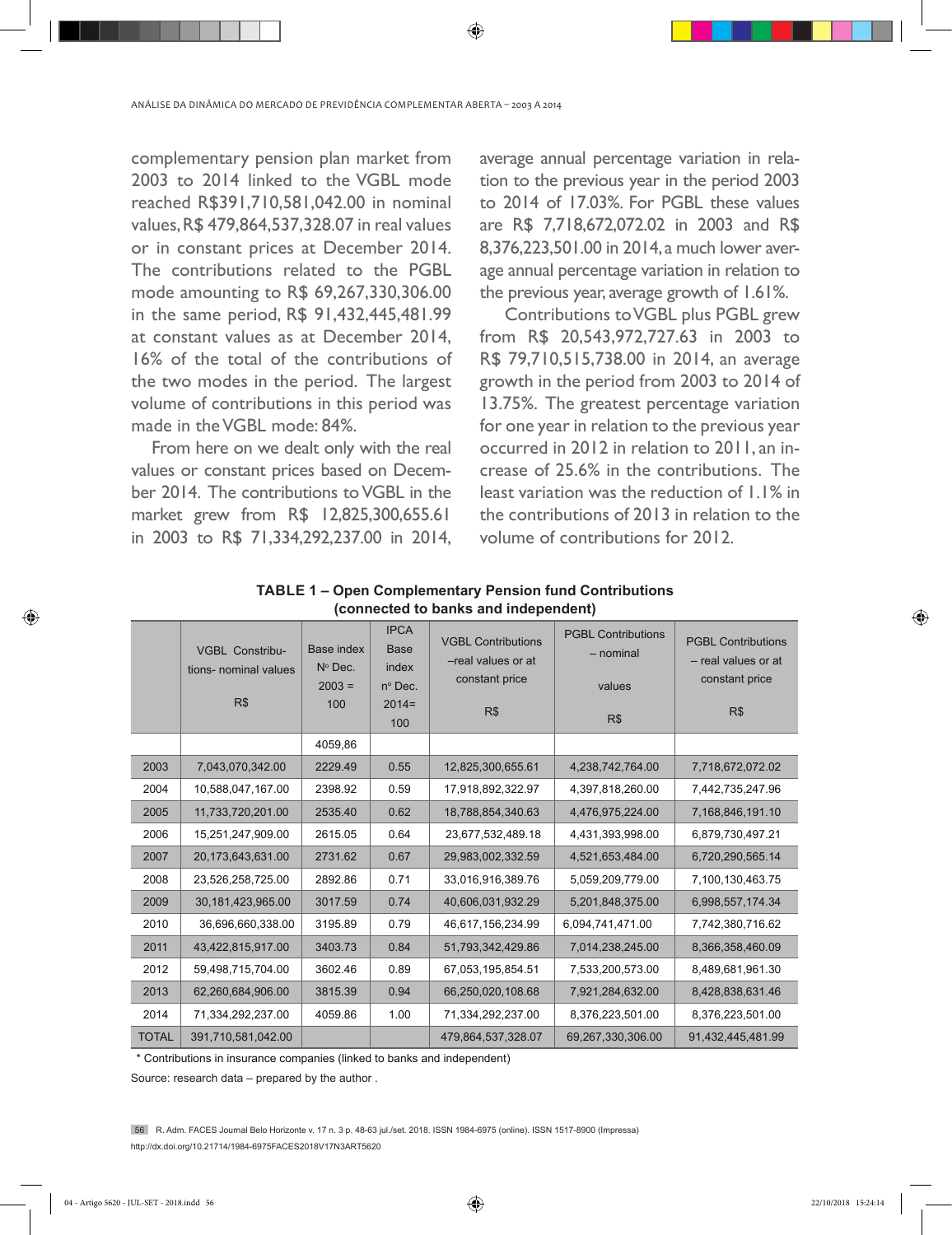# *Analyses of the Consolidated Data from the independent insurance companies and analysis of the perception of the brokers: the applied questionnaire*

In order to permit a better understanding of the structure beneath the consolidated data, the analysis was split into the contributions in the independent insurers, on the redemptions and on the volume of net funding.

# *On the contributions in the independent insurers*

From the data consolidation and analysis, it was found that the sum of the contributions in the independent insurers, from 2003 to 2014, in the VGBL mode reached R\$ 38,727,165,960.95, 8.07% of the total of market contributions. Contributions in the PGBL mode amounted to R\$ 13,379,075,304.40, 25.7% of the total of contributions of the two modalities in the period. The largest volume of contributions in this period was in the VGBL mode, 74.3%.

The VGBL contributions rose from R\$ 654,571,159.15 in 2003 to R\$ 4,619,953,773.00 in 2014, an average growth of 18.65% in the period. For the PGBL these figures were R\$ 1,200,360,468.37 in 2003 and R\$ 1,273,809,882.00 in 2014, an average growth of 2.81% per year in the period.

Analysing the total value of contributions (VGBL + PGBL) in the period from 2003 to 2014 (Table 5), it was found that this presented sporadic reductions. Negative percentage variations were observed in the volume of contributions from one year in relation to the previous year in the years 2005, 2011, 2012 and 2013. In these years the reductions were of 12, 26.2, 0.6 and 7.3%, respectively.

The greatest positive percentage variation occurred in 2009 in relation to 2008, 83%.

The volume of contributions in the independent insurance companies presented, in the period 2003 to 2014, greater average growth than the average market growth when analysing the modalities individually or the sum of the two, VGBL and PGBL. For the sum of the two modalities, the independent insurance companies grew 12.62% a year, on average, while the market grew 13.4%. In the period, average growth year on year in the VGBL mode in the independent insurance companies was 9.51% greater than the market growth, 18.65% as against 17.03%, respectively. The total volume of contributions in the two modes in the independent insurance companies represented only 9.12% of the total market contributions.

#### *On the redemptions*

The greatest volume of redemptions in the period 2003 to 2014 occurred with the VGBL, R\$ 18,805,839,179.36, as against R\$ 8,314,128,301.11 for the PGBL. The total volume of redemptions of both modes VGBL and PGBL was R\$ 27,119,967,480.47.

#### *On the transferability*

In generating the databases that gave origin to the spreadsheets with the information relative to transferability of entry, it was found that from 2003 to 2007 there were no registrations of information sent by the market on these operations. The mandatory remittance of information on the operations on the part of the supervised institutions occurred from 2008 in compliance with SUSEP circular 360/2008. In consolidating the data relative to transferability of entry in the independent insurance companies, from 2008 to 2014, it was

◈

R. Adm. FACES Journal Belo Horizonte v. 17 n. 3 p. 48-63 jul./set. 2018. ISSN 1984-6975 (online). ISSN 1517-8900 (Impressa) 57 http://dx.doi.org/10.21714/1984-6975FACES2018V17N3ART5620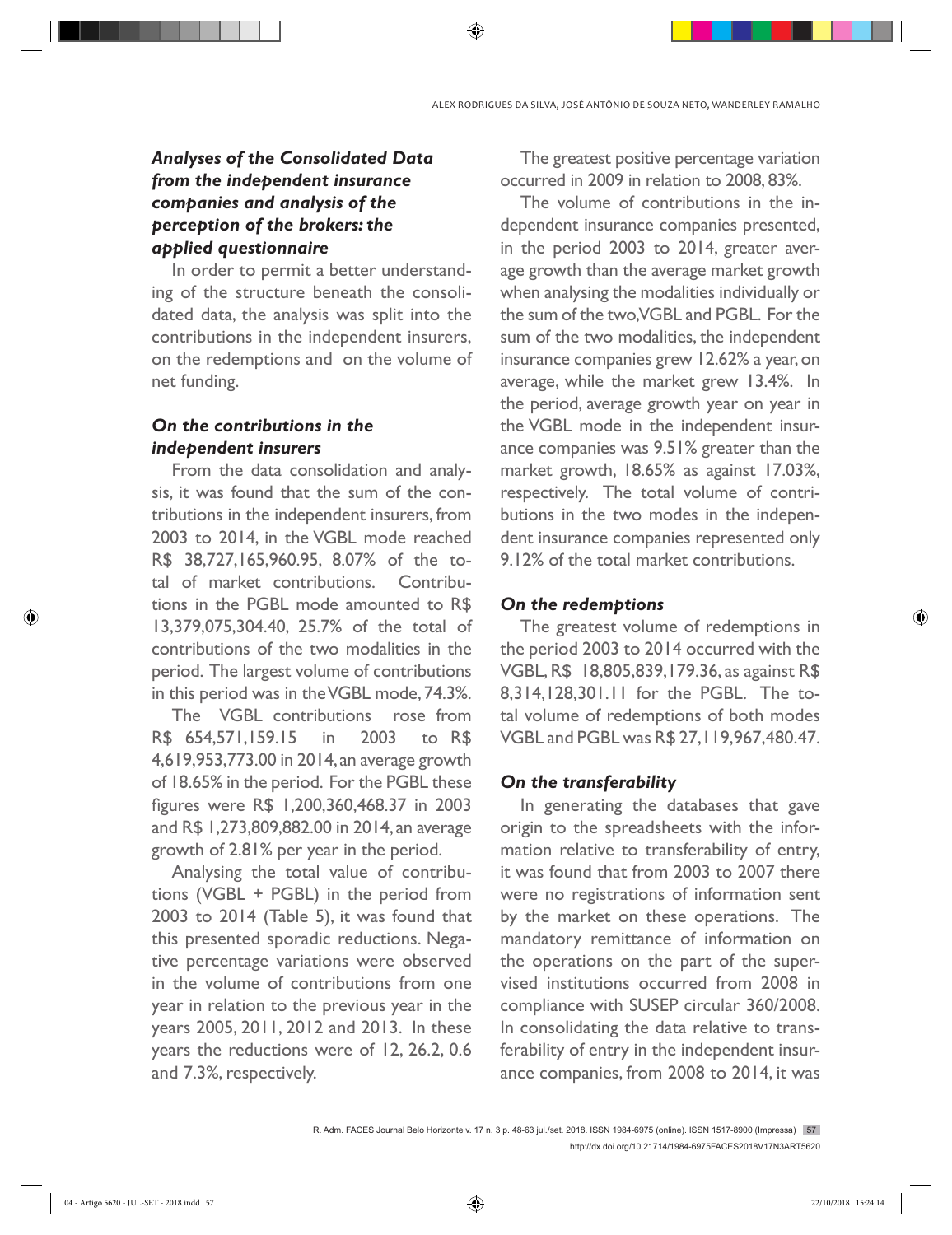found that the greatest volume of transferability of entry occurred in the VGBL mode, R\$ 5,870,218,933.44 compared to R\$ 4,865,560,985.97 for the PGBL.

A recurring increase in the volume of transferability of entry was found in the PGBL mode and the sum of the PGBL and VGBL modes from 2008 to 2014. For the VGBL individually the same cannot be said, because of the reduction in one individual year, that of 2012 in relation to 2011, of R\$ 963,548,272.75 in 2012 to R\$ 910,394,053.62.

Comparing the volume of transferability of entry and the volume of contributions in the period 2003 to 2014, it was found that the ratio of the volume of transferability of entry to the volume of contributions was less than one. The total volume of transferability of entry calculated in the period, R\$ 10,735,779,919.42, was less than the volume of contributions, R\$ 52,106,241,265.35. Even if one considers the period 2008 to 2014, because of the lack of information relative to transferability operations prior to 2007, the situation remains the same, R\$ 10,735,779,919.42 in volume of transferability of entry as against R\$ 40,217,134,868.47 in volume of contributions.

Comparing the volume of transferability of entry with the volume of transferability of exit, in the period 2003 to 2014, the ratio of the volume of transferability of entry and the volume of transferability of exit was also less than one. The total volume of transferability of exit identified, R\$ 11,229,513,867.60, was greater than the volume of entries, R\$ 10,735,779,919.42, considering the period 2008 to 2014, as there was no data registration of transferability in the SES before this period.

#### *On the net capitation of private funds*

The volume of net funding (transferability of entry + contributions less transferability of exit + redemptions) was positive in all years, that is, in no year was the volume of exits of resources greater than volume of values gained.

# *Analysis of the perception of the brokers: the applied questionnaire*

When asked about their perception of the volume of funds raised relative to the modalities in the period 2003 to 2014, 67% of the brokers replied that in their opinion there was a recurring increase year on year in the contributions. In the data examined, it was found that, in spite of the average growth in the volume of funds raised of 12.62% in the period, the replies indicated there were sporadic reductions year on year. There was no correspondence between the perception of the brokers and the characteristic of the dynamic identified. The data demonstrated reduction in the volume of funds raised from one year in relation to the previous year of 12, 26.2, 0.6 and 7.3% in the years 2005, 2011, 2012 and 2013. The forecasts for the entry of funds for the coming years is of recurring increases year on year, in the opinion of 66% of the brokers.

The greatest volume of entries in the period, in the opinion of 36% of the brokers, occurred in the PGBL mode, 33%, which was approximately equal to the two modes; and 31%, which was the greatest of the VGBL mode. From the tabling of the data, the greatest volume of entry of funds in the period considered, which occurred in the VGBL, was 38,727,165,960.95. Contributions related to the PGBL mode amounted to R\$ 13,379,075,304.40, being

◈

<sup>58</sup> R. Adm. FACES Journal Belo Horizonte v. 17 n. 3 p. 48-63 jul./set. 2018. ISSN 1984-6975 (online). ISSN 1517-8900 (Impressa) http://dx.doi.org/10.21714/1984-6975FACES2018V17N3ART5620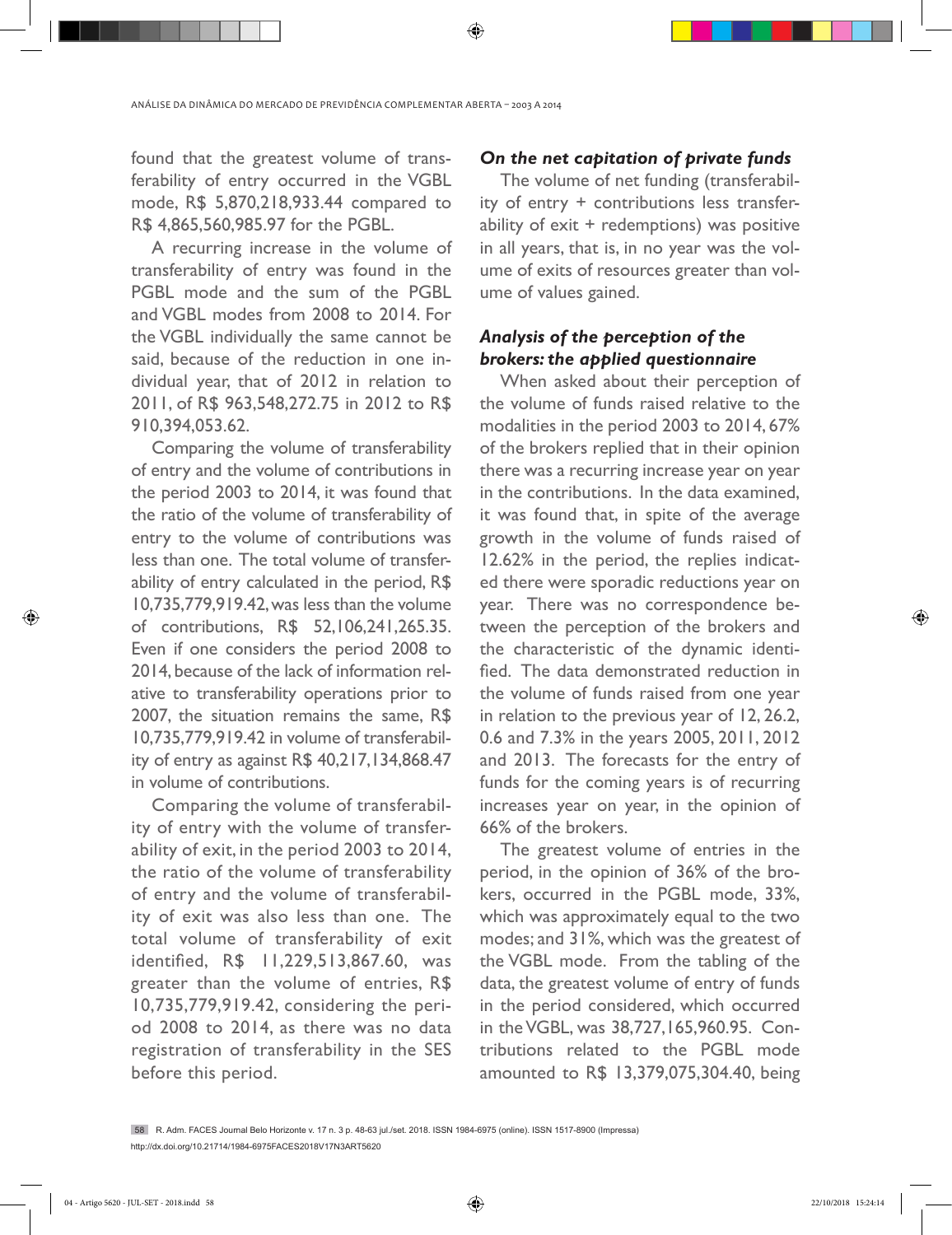74.3% of the VGBL contributions. There was no consistency between the values identified from the data examined and the perceptions of the brokers.

When questioned about their perceptions of the forecasts of entry of funds per mode for the coming years 42% replied that they believed that the greater volume of entry for the coming years would occur in the VGBL mode. This opinion differs from the perception in relation to the period 2003 to 2014, where the majority of the brokers believed that the greater volume of entry of funds was in the PGBL.

 When questioned about their perceptions in relation to the volume of net funding, 76% of the brokers replied that in no year was the volume of net funding negative, that is, it was positive in all the years. There was consistency in this perception in relation to the data examined, which demonstrated positive values in all the years.

The brokers were requested to list in order of importance from one (the most important) to seven (the least important), without repeating a number, the possible motivations for contributions to the VGBL and PGBL mode pension plans. To analyse the data obtained in the replies to

this question, the average of the degree of importance given by all the participants in each question was generated. The average of each question was classified in ascending order of importance to obtain the ordering in degree of importance, shown in Table 2.

In section 2 of the questionnaire, the brokers were requested to reply about the transferability in the period 2003 to 2014 involving the products VGBL and PGBL in the independent insurance companies, basing themselves on their own experiences, intuition and opinions. 47% of the participants replied that the greatest volume of transferability of entry was in the PGBL mode, 31% in the VGBL mode and 22% replied that volumes were equal in the two modes. There was no consistency in relation to the perception of the majority of the brokers and the characteristic of the dynamic found that the largest volume of transferability of entry in the independent insurance companies from 2003 to 2014 occurred in the VGBL mode, R\$ 5,870,218,933.44 as against R\$ 4,865,560,985.97 in the PGBL.

The brokers were questioned about the ratio of the volume of transferability of entry (VGBL + PGBL) and the volume

| Possible motivation for contributions to the VGBL + PGBL plans                                                                      | Average | Perception of the<br><b>Order of Importance</b> |
|-------------------------------------------------------------------------------------------------------------------------------------|---------|-------------------------------------------------|
| Concern with complementing income and maintaining Standard of Living in Retirement.                                                 | 2.5     |                                                 |
| Worry and uncertainty in relation to the state Social security scheme.                                                              | 2.6     |                                                 |
| Tax incentive in the PGBL mode.                                                                                                     | 3.5     |                                                 |
| Increase in preference of high-income investors for pension plans in their succession<br>planning in the VGBL mode.                 | 4.5     | 4                                               |
| Economic stability of Brazil, which in the last two decades has been able to proportion<br>greater planning capacity for consumers. | 4.7     | 5                                               |
| Diversification of investments.                                                                                                     | 4.8     | 6                                               |
| Foregoing of immediate consumption to save and/or consume in the future.                                                            | 5.4     |                                                 |
|                                                                                                                                     |         |                                                 |

**TABLE 2 – Perception of the order of importance of possible motivations for the contributions to the VGBL + PGBL plans**

Source: research data – prepared by the author.

R. Adm. FACES Journal Belo Horizonte v. 17 n. 3 p. 48-63 jul./set. 2018. ISSN 1984-6975 (online). ISSN 1517-8900 (Impressa) 59 http://dx.doi.org/10.21714/1984-6975FACES2018V17N3ART5620

◈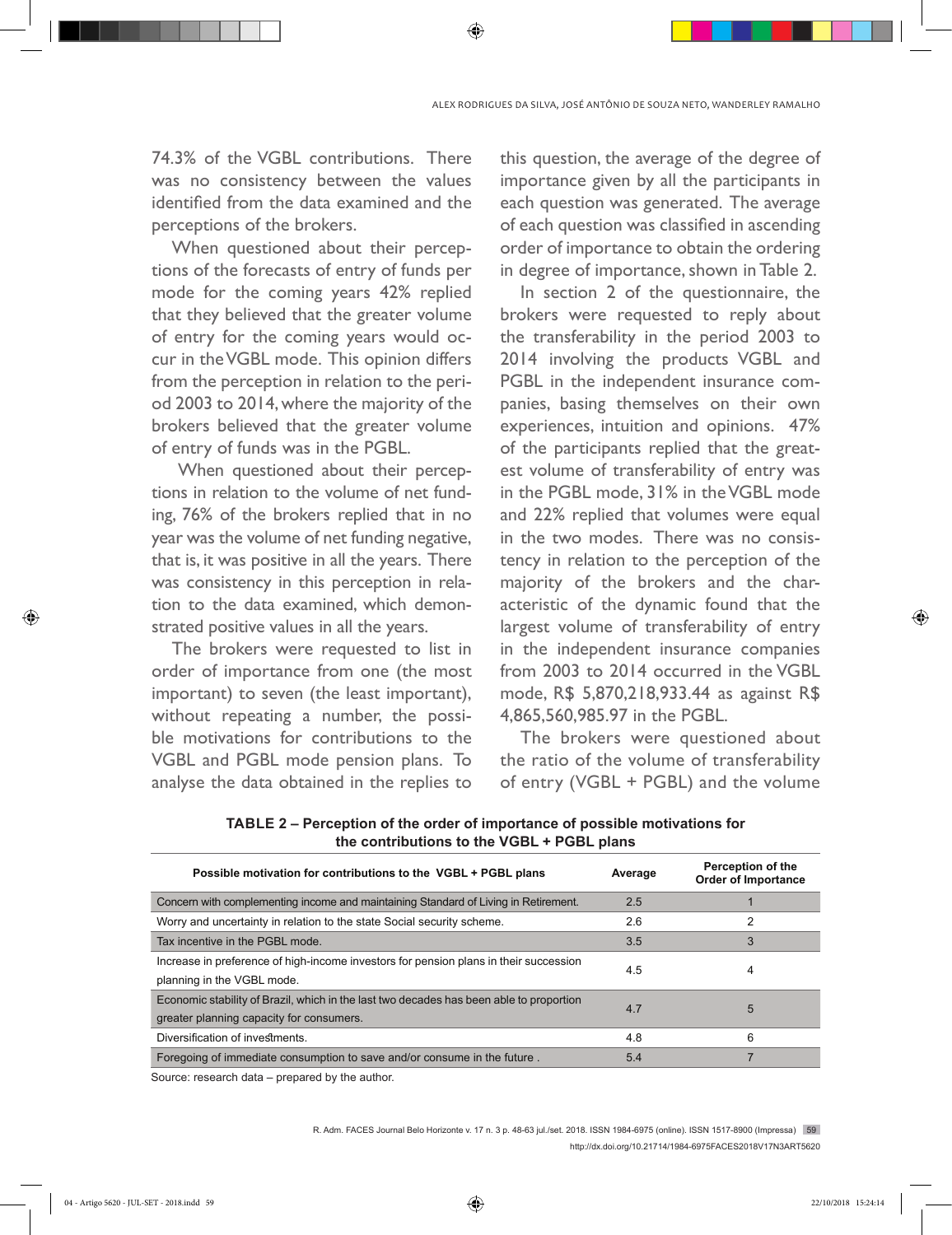ANÁLISE DA DINÂMICA DO MERCADO DE PREVIDÊNCIA COMPLEMENTAR ABERTA – 2003 A 2014

⊕

of contributions (VGBL+PGBL) in the period 2003 to 2014. The replies of 58% were that the ratio was greater than one, that is, that the volume of transferability of entry was greater than the volume of contributions. For 36% the ratio was less than one and 6% thought that the ratio was equal to one.

There was no consistency regarding the characteristic of the dynamic found, that the ratio between the volume of transferability of entry and the volume of contributions was less than one. The total volume of transferability of entry calculated in the period, R\$ 10,735,779,919.42, was less than the volume of contributions, R\$ 52,106,241,265.35. Even if one considers the period only from 2008 to 2014, due to the lack of information relative to operations involving transferability up to 2007, the situation is the same, R\$ 10,735,779,919.42 in the volume of transferability of entry as against R\$ 40,217,134,868.47 in the volume of contributions. The perception of the majority of the brokers (64%) is that this ratio for the coming years will be greater than one.

53% of the brokers replied that the ratio between the volume of transferability of entry and the volume of transferability of exit is greater than one, that is, that the volume of transferability of entry in the period 2003 to 2014 was greater than the volume of transferability of exit. The total volume of transferability of exit identified, R\$ 11,229,513,867.60, was greater than the volume of entry, R\$ 10,735,779,919.42, considering the period 2008 to 2014, as there was no registration of transferability data in the SES before this period; a ratio of less than one. There was, therefore no consistency between this characteristic of the dynamic identified and the perception of the majority of the brokers.

Based on the generation of the average of the importance in the replies of each one of the possible motivations for the transferability in the VGBL and PGBL pension plan modes, we arrived at the perception of an order in importance shown in Table 03.

Analysing the replies relative to possible motivations for redemptions in the two modes in the period 2003 to 2014, the order of importance is shown in Table 04.

| Possible motivations for transferability in the PGBL + VGBL pension fund modes | Average | Perception of Order of<br>Importance |
|--------------------------------------------------------------------------------|---------|--------------------------------------|
| Intention to obtain greater gains /better profitability.                       | 2.6     |                                      |
| Search for pension plans with lower rates.                                     | 3.3     |                                      |
| Insurance broker initiative.                                                   | 4.0     |                                      |
| The investor is more aware about comparing products.                           | 4.1     |                                      |
| Search for products with a profile more suitable for pension.                  | 4.3     | 5                                    |
| Comparative evaluation of the conditions between insurance companies.          | 5.4     | 6                                    |
| Change in composition of portfolio                                             | 6.1     |                                      |
| Change in relationship of client with institution.                             | 6.4     |                                      |

**TABLE 3 – Perception of the order of importance of the possible Motivations for the transferability in the Pension Plans in the PGBL + VGBL modes**

Source: research data – prepared by the author.

60 R. Adm. FACES Journal Belo Horizonte v. 17 n. 3 p. 48-63 jul./set. 2018. ISSN 1984-6975 (online). ISSN 1517-8900 (Impressa) http://dx.doi.org/10.21714/1984-6975FACES2018V17N3ART5620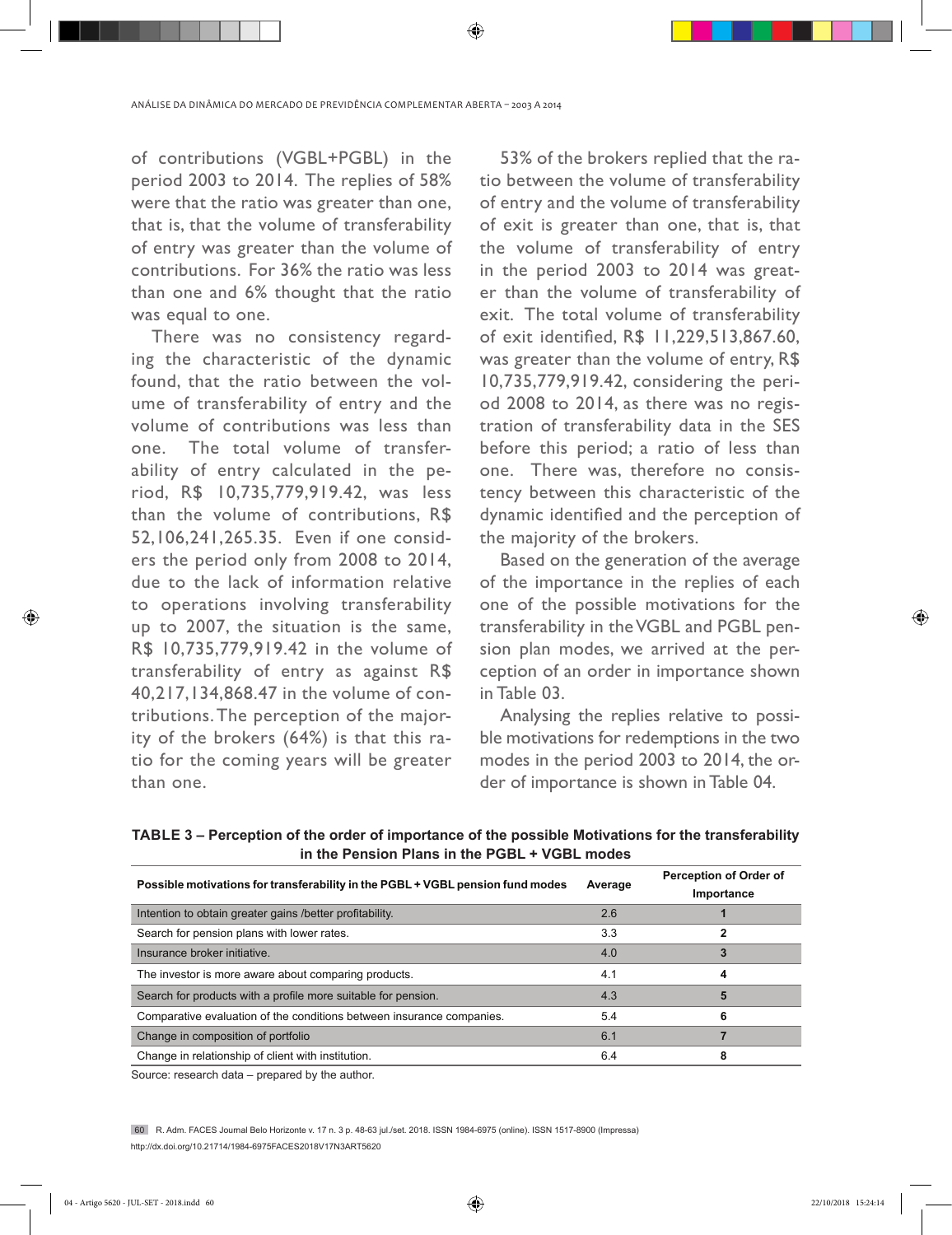| Possible motivations for redemptions in the modes during the period<br>2003 to 2014 | Average | Perception of Order of<br>Importance |  |  |  |
|-------------------------------------------------------------------------------------|---------|--------------------------------------|--|--|--|
| Need for funds.                                                                     | 1.7     |                                      |  |  |  |
| Decision to apply in other investment options.                                      | 3.0     |                                      |  |  |  |
| Idea that the results are below expectations.                                       | 3.0     |                                      |  |  |  |
| Arrival of the horizon date for investment.                                         | 3.4     | 4                                    |  |  |  |
| Disbelief in the product.                                                           | 3.9     | 5                                    |  |  |  |

**TABLE 4 – Perception of the order of importance of possible motivations for redemptions in the two modes in the period 2003 to 2014**

Source: research data – prepared by the author.

# **CONCLUSION**

In relation to the market dynamic of open complementary pension funds in the independent insurance companies, it was found that the volume of contributions had, in the period 2003 to 2014, an average growth below that of the average market growth when the sum of the two modes was analysed, VGBL plus PGBL. With the sum of the two modes, the independent insurance companies grew 12.62% per year, on average, while the market grew 13.75%. In this period, the average growth year on year in the VGBL mode of the independent insurance companies was 9.51% greater than the market growth, 18.65% as against 17.03%, respectively. The total volume of contributions in the two modes represented only 9.12% of the total market contributions.

Applying the regression model, a coefficient of determination (R²) of 0,57 was found = 57%, that is, 57% of the variation in the contributions VGBL+PGBL in the independent insurance companies in the period is explained by the variation of the SELIC rate. For each annual percentage point increase in the SELIC rate one observes an average fall of  $4.4 \times 10^8$ x<sub>1</sub> reals, equal to R\$ 440,294,878.70. The correlation coefficient found was 0.75: strong correlation between the two variables.

Sporadic reductions were found year on year in the PGBL and VGBL contributions in the period 2003 to 2014 in the indepen-

dent insurance companies. There was no consistency between the characteristic of the dynamic identified and the perception of the majority of the brokers who replied that there was a recurring increase year on year in the contributions and that they believed that in the coming years this would continue.

The greatest volume of entry of funds in the independent insurance companies in the period considered occurred in the VGBL. There was no consistency between the values identified with the data examined and the perception of the majority of the brokers who believed that the greatest volume of entry in the period was in the PGBL mode, but who forecast for the future a greater volume of funds entry in the VGBL.

There was consistency between the characteristic of the dynamic and the perception of the majority of the brokers that the values for net funding in the period were proved to be positive in all the years.

 The perception of the brokers in relation to the main motivation of clients contracting and contributing to pension plans is the concern with complementing one's income and of maintaining a standard of living in retirement, followed by worry and uncertainty in relation to the social security system.

There was no consistency in relation to the perception of the majority of the brokers that the greatest volume of transferabil-

◈

R. Adm. FACES Journal Belo Horizonte v. 17 n. 3 p. 48-63 jul./set. 2018. ISSN 1984-6975 (online). ISSN 1517-8900 (Impressa) 61 http://dx.doi.org/10.21714/1984-6975FACES2018V17N3ART5620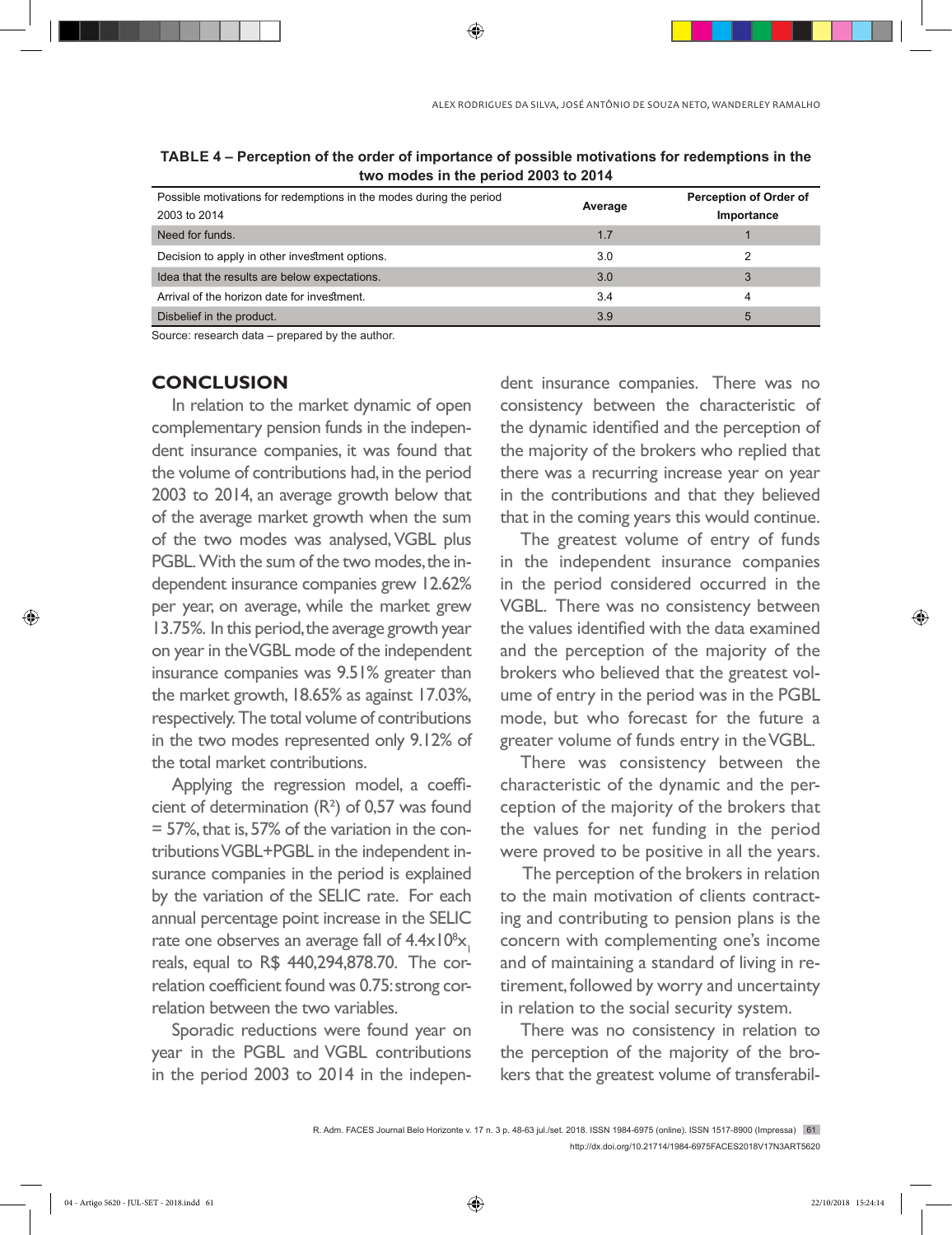ity of entry in the period in the independent insurance companies was in the PGBL, the characteristic of the dynamic identifying that the greater volume of transferability of entry was in the VGBL mode. There was also no consistency between a perception of the majority of the brokers that the ratio of the volume of transferability of entry and volume of contributions was greater than one, and will remain so for the coming years. In fact, the characteristic of the dynamic identified was less than one, that is, the total volume of transferability of entry was less than the volume of contributions, even only considering the period 2008 to 2014, due to the lack of information in relation to transferability operations prior to 2007.

No consistency was found between the characteristic of the dynamic identified, a ratio of less than one, and the perception of the majority of the brokers that the ratio of the volume of transferability of entry and the volume of transferability of exit was greater than one in the period considered, and their belief that this would remain the case for the coming years.

According to the majority of the brokers, the main motivation of the participants for the transferability is the intention to obtain greater gains/ better profitability, followed by the quest for pension plans at lower rates.

The main motivation for the redemptions, according to the majority of brokers, is the need for funds; and the least important was disbelief in the product.

Among the characteristics of the dynamic where it was sought to check the correspondence of the perception of the brokers, there existed in fact correspondence of the brokers' perception only in one, and that was in relation to the volume of net funding in the period, positive in all the years.

As there was no correspondence between the majority of the perceptions and the characteristics of the dynamic, it is important to carry out a check with the brokers to see if they are exploring all the client's needs, and the potentialities of the products. This would cover not only the PGBL's tax incentives, but also aspects related to the diversification of investments, succession planning and retirement planning in the two modes. It is important that the institutions involved evaluate the degree of knowledge of the participants on the question, to be able to define the direction to be taken by pension fund education in Brazil.

As the total volume of contributions in the two modes in the independent insurance companies represented only 9.12% of the total market contributions, there is a lot of space for the brokers to work with a view to gaining clients at present working with banks, using consultative selling, and a re-evaluation of products and transferability. This is a robust market, but in a certain sense still new in Brazil and one that still needs better publicity of the aspects of financial education in general and pension fund and pension fund education for the population, including in schools.

It is suggested that new studies should be carried out with the representative bodies of insurance brokers, with the idea of researching in greater range and quantity the brokers that operate with pension fund, as well as with a wider territorial coverage, to obtain a greater volume of professionals representing the public. It is also suggested, complementing this work, that a study be carried out with the pension fund and pension fund clients, to identify, in order of importance, the motivations for contributions, transferability and redemptions, examined in this work only from the perspective of the brokers.

04 - Artigo 5620 - JUL-SET - 2018.indd 62 22/10/2018 15:24:15

<sup>62</sup> R. Adm. FACES Journal Belo Horizonte v. 17 n. 3 p. 48-63 jul./set. 2018. ISSN 1984-6975 (online). ISSN 1517-8900 (Impressa) http://dx.doi.org/10.21714/1984-6975FACES2018V17N3ART5620